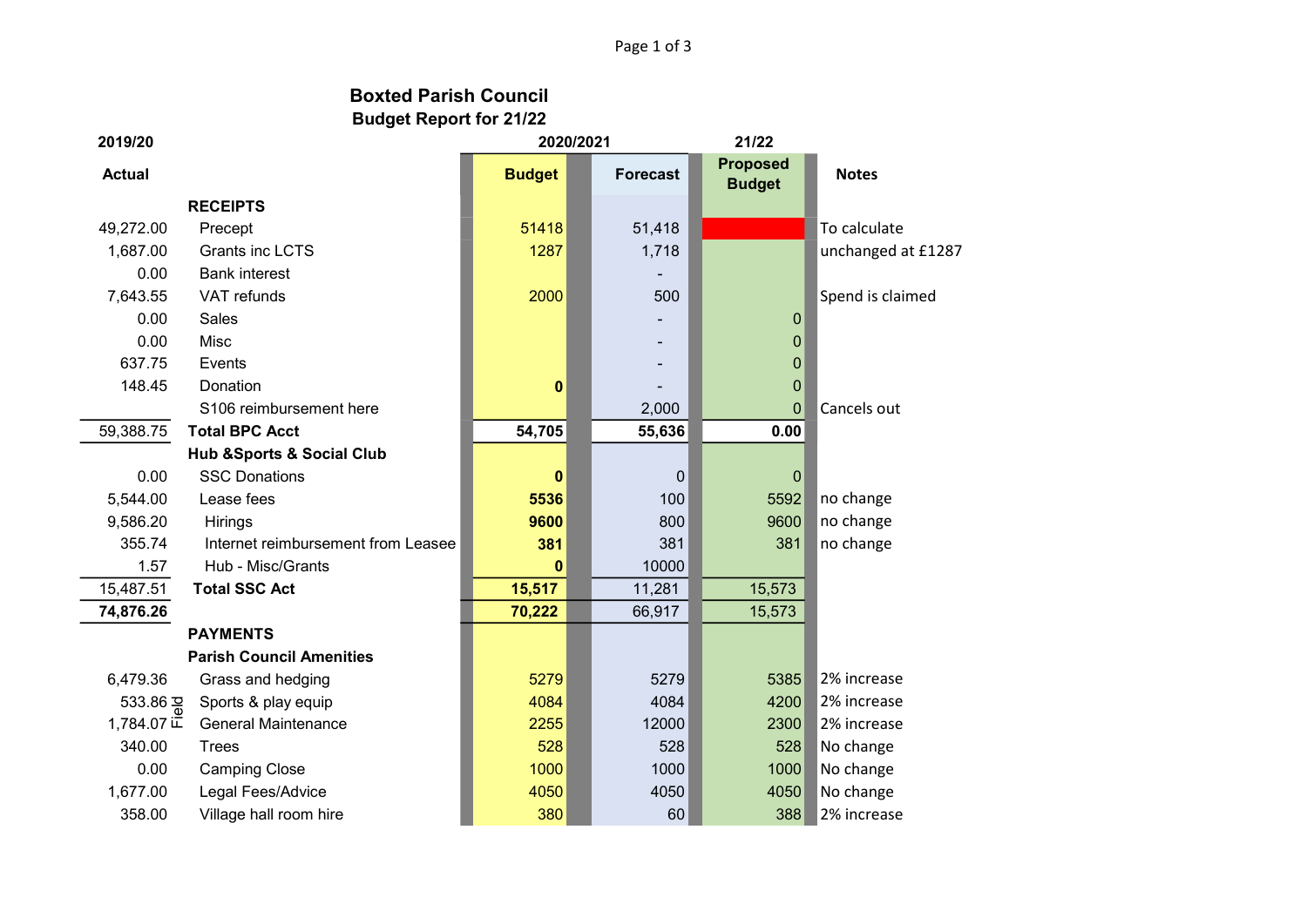## Boxted Parish Council

| 2,322.45  | Insurance                               | 2380        | 2380           | 2428        | 2% increase                  |  |
|-----------|-----------------------------------------|-------------|----------------|-------------|------------------------------|--|
| 515.00    | Audit                                   | 739         | 739            | 739         | No change                    |  |
| 1,458.33  | <b>Village Hall</b>                     | 1000        | 0              | 1000        | No change                    |  |
| 110.00    | S 137 donations (2020 £8.32 per elector | 600         | 600            | 600         | No change                    |  |
| 727.18    | Subs/registrations/fees                 | 633         | 633            | 650         | 2% increase                  |  |
| 12,307.51 | Salary, PAYE, NI, Pension               | 11426       | 11426          | 17000       | 2% increase (avg across all) |  |
| 1,895.96  | <b>Equipment and Software</b>           | 615         | 615            | 630         | 2% increase                  |  |
| 909.45    | Mileage/travel                          | 410         | 410            | 410         | No change                    |  |
| 36.56     | Sundry                                  | $\mathbf 0$ | $\overline{7}$ | 100         | Realistic                    |  |
| 48.00     | Covid19 emergency                       | $\mathbf 0$ | 100            | 100         | Realistic                    |  |
| 94.82     | Stationery/printing/lit/postage         | 308         | 308            | 350         | 2% increase                  |  |
| 906.00    | Training courses/seminars/mtgs          | 1200        | 500            | 500         | No change                    |  |
| 771.51    | Special events/publicity/election       | 1000        | 1000           | 1000        | No change                    |  |
|           | Section 106 Spend                       | $\mathbf 0$ | 2000           |             | Cancels out                  |  |
| 33,275.06 | <b>Total Parish Council lines</b>       | 37,886      | 47,718         | 43,357      |                              |  |
|           | <b>2020 New Projects</b>                |             |                |             |                              |  |
| 0.00      | Set up footpath rangers                 | 1000        | 1000           | 400         | Not spent in c/yr            |  |
| 0.00      | Village Green set up                    | 2000        | 2000           | 2000        | Not spent in c/yr            |  |
| 0.00      | Dog bin and signage                     | 1200        | 3000           | $\mathbf 0$ |                              |  |
| 0.00      | <b>Additional Trees in village</b>      | 1200        | 1200           | 1000        | Not spent in c/yr            |  |
| 0.00      | <b>Transfer to reserves</b>             | 12000       | 12000          | 5000        | For you to set               |  |
|           | <b>Recycling bins</b>                   |             |                | 400         | New - recycling bin pick ups |  |
| 0.00      | <b>Village Green maint -ongoing</b>     | 1000        | 1000           | 1800        | Not spent in c/yr            |  |
| 0.00      | Total Parish Council including new pro  | 56286       | 67918          | 53957       |                              |  |
|           | Hub & Sports & Social Club              |             |                |             |                              |  |
| 3,472.69  | Electricity/Oil                         | 4500        | 4500           | 4590        | 2% increase                  |  |
| 860.57    | Water                                   | 2112        | 2112           | 2154        | 2% increase                  |  |
| 2,875.68  | Pay (inc Cleaners)                      | 3254        | 2371           | 3319        | 2% increase                  |  |
| 383.33    | <b>Broadband</b>                        | 381         | 381            | 381         | No change                    |  |
| 2,253.45  | Repairs/Equipment/Inspections           | 3167        | 3167           | 3231        | 2% increase                  |  |
| 1234.34   | <b>Trade Waste</b>                      | 1292        | 1292           | 1318        | 2% increase                  |  |
| 11,080.06 | <b>Total SSC</b>                        | 14707       | 13823          | 14993       |                              |  |